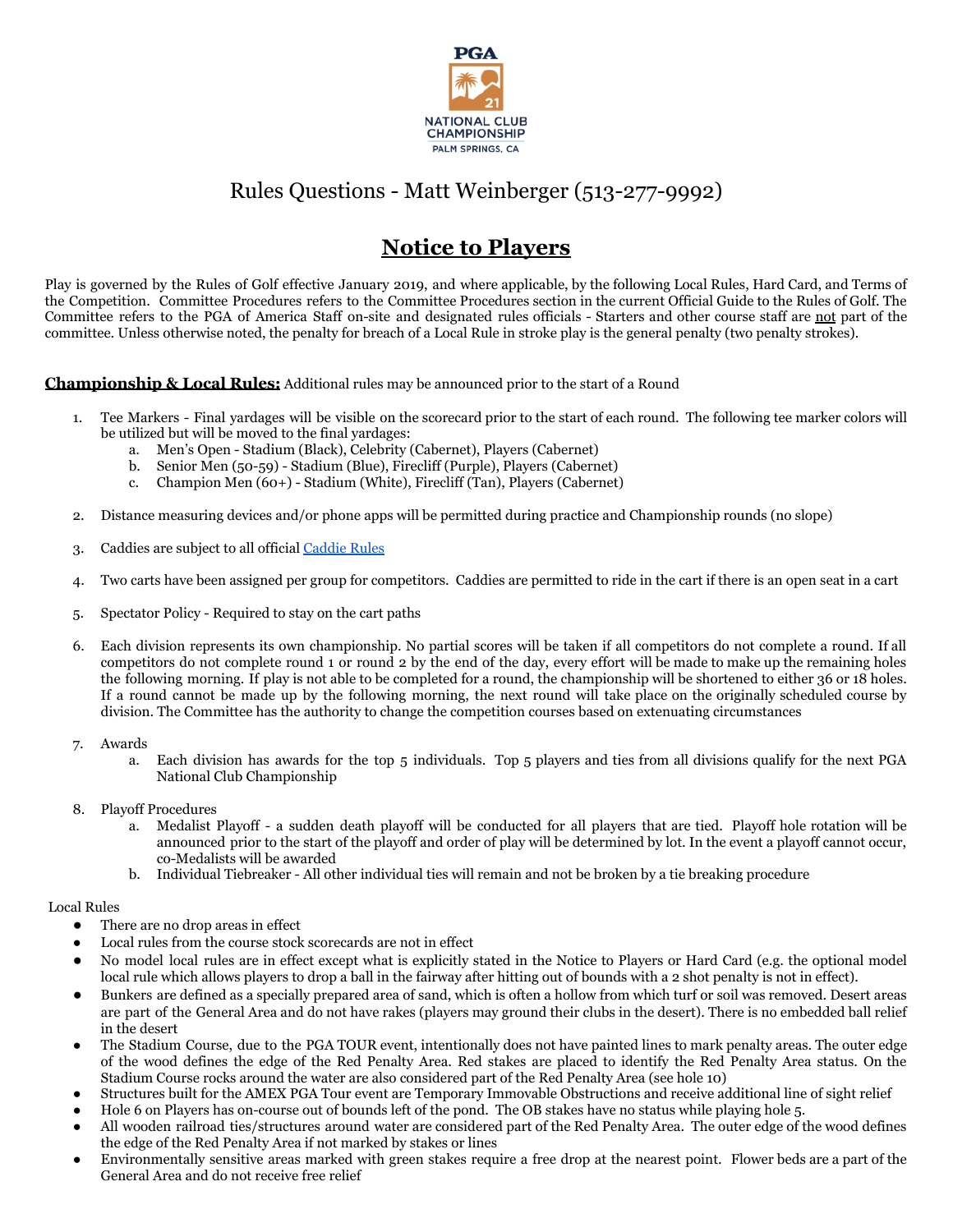# **Hard Card**

**1. OUT OF BOUNDS AND COURSE BOUNDARIES:** Out of Bounds is defined by the line between the course-side points at ground level of white stakes and fence posts.

**2. PUTTING GREENS LIMITING WHEN STROKE MADE FROM PUTTING GREEN MUST BE REPLAYED UNDER EXCEPTION 2 TO RULE 11.1b:** Exception 2 to Rule 11.1b applies, except that when a ball played from the putting green accidentally hits the player, the club used by the player to make the stroke, or an animal defined as a loose impediment, (that is, worms, insects and similar animals that can be removed easily) the stroke counts and the ball must be played as it lies. *Penalty for Playing Ball from a Wrong Place in Breach of Local Rule: General Penalty Under Rule 14.7a.*

#### **3. SPECIAL OR REQUIRED RELIEF PROCEDURES BALL PLAYED FROM OUTSIDE RELIEF AREA WHEN TAKING BACK-ON-THE-LINE RELIEF:**

When taking Back-On-The-Line relief, there is no additional penalty if a player plays a ball that was dropped in the relief area required by the relevant Rule (Rule 16.1c(2), 17.1d(2), 19.2b or 19.3b) but came to rest outside the relief area, so long as the ball, when played, is within one club-length of where it first touched the ground when dropped. This exemption from penalty applies even if the ball is played from nearer the hole than the reference point (but not if played from nearer the hole than the spot of the original ball or the estimated point where the ball last crossed the edge of the penalty area). This Local Rule does not change the procedure for taking Back-On-The-Line relief under a relevant Rule. This means that the reference point and relief area are not changed by this Local Rule and that Rule 14.3c(2) can be applied by a player who drops a ball in the right way and it comes to rest outside the relief area, whether this occurs on the first or second drop.

# **4. ABNORMAL COURSE CONDITIONS AND INTEGRAL OBJECTS**

## **a. Ground Under Repair:**

- i) Any area **encircled by a white line**, including gallery crosswalks (except dropping zones or out of bounds).
- ii) **Newly trenched areas**, including grass-covered cables.
- iii) **French drains**, which are trenches filled with rocks or stones.

iv) If a player's ball lies in or touches a **seam of cut turf** or a seam interferes with the player's area of intended swing in the general area, the player may take relief under Rule 16.1b. **But** interference does not exist if the seam **only** interferes with the player's stance. All seams within the area of cut turf are treated as the same seam in taking relief. This means that if a player has interference from any seam after dropping the ball, the player must proceed as required under Rule 14.3c(2) even when the ball is within one club-length of the reference point.

v) **A hole made by a movable obstruction** (microphone, stakes, signs, tripods, tables, chairs, etc.) may be treated as ground under repair by the Committee. But interference does not exist if the hole interferes with the player's stance.

vi) **Painted lines or dots** in a part of the general area cut to fairway height or less. **But** interference does not exist if the painted lines or dots interfere **only** with the player's stance.

## **b. Immovable Obstructions:**

**i) Asphalt and artificially surfaced roads and paths.** White lined areas of ground under repair tying into such roads or paths are treated as a single abnormal course condition when taking relief under Rule 16.1.

ii) **Railroad ties, curbing** or other similar artificial edges adjoining cart paths are part of the same obstruction.

iii) **Roads or paths surfaced with wood chips or mulch;** the individual pieces of wood chips or mulch are loose impediments.

## iv) **Secured mats and plastic cable ramps** covering cables.

## **c. Immovable Obstructions Close to Putting Greens**:

For a ball in the general area, relief is allowed only when both the ball and the immovable obstruction lie in an area cut to fairway height or less. The player may take relief under **Rule 16.1b** if an *immovable obstruction* is:

On the line of play, and is:

-Within two **club-lengths** of the **putting green**, and

-Within two **club-lengths** of the ball.

**Exception** – There is no relief under this Local Rule if the player chooses a line of play that is clearly unreasonable.

## **d. Integral Objects (Free relief not allowed):**

i) **Artificial retaining walls** and/or pilings when located in penalty areas.

ii) **The portion of wires, cables, wrappings, poles, signs and lightning rods** closely attached to trees or closely attached to objects defining out of bounds.

iii) **Bunker liners** in their intended position.

**Note:** The Committee may treat an exposed liner, not in its intended position, to be ground under repair, but interference does not exist if a liner only interferes with the player's stance.

**e. Temporary Immovable Obstructions**: Model Local Rule F-23 in Committee Procedures is in effect and includes any Temporary Immovable Obstruction installed for the competition.

## **5. RESTRICTIONS ON USE OF SPECIFIC EQUIPMENT**

**a. List of Conforming Driver Heads:** Any driver the player uses to make a stroke must have a clubhead, identified by model and loft, which is on the current "List of Conforming Driver Heads" issued by the USGA.

**Penalty for making a Stroke with Club in Breach of this Local Rule: Disqualification.** There is no penalty under this Local Rule for carrying, but not making a stroke with a driver that is not on the "List of Conforming Driver Heads" (See Model Local Rule G-1 in Committee Procedures).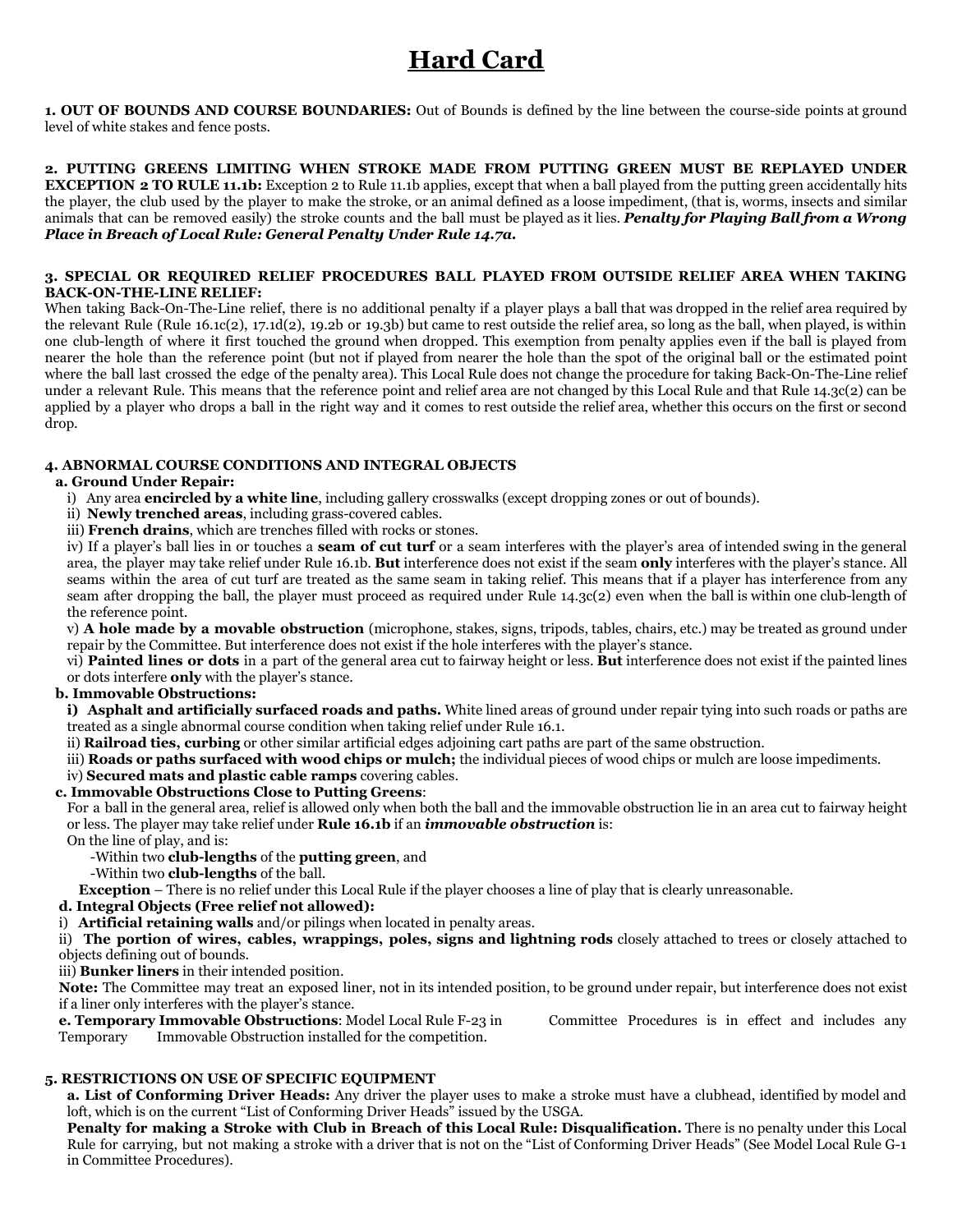**b. Groove and Punch Mark Specifications:** In making a stroke, the player must use clubs that conform to the groove and punch mark specifications in the Equipment Rules that took effect on 1 January 2010. Ping Eye 2 irons manufactured before 31 March 1990 with a groove spacing to groove width ratio of 2.3 to 1 are allowed for play under the Rules of Golf, even when this Local Rule is in effect (See Model Local Rule G-2 in Committee Procedures).

**Penalty for making a Stroke with Club in Breach of this Local Rule: Disqualification.** There is no penalty under this Local Rule for carrying, but not making a stroke with a club which does not conform to these groove and punch mark specifications.

**c. List of Conforming Golf Balls:** Any ball used in making a stroke must be on the current "List of Conforming Golf Balls" issued by the USGA. This list is posted on the Official Notices Board and starting tees, is regularly updated, and can be found at www.usga.org. **Penalty for Making a Stroke at a Ball Not on Current List in Breach of this Local Rule: Disqualification.**

#### **d. Replacement of a Club that is Broken or Significantly Damaged:**

Rule 4.1b(3) is modified in this way: If a player's club is "broken or significantly damaged" during the round by the player, except in case of abuse, the player may replace the club with any club under Rule  $4.1b(4)$ . When replacing a club, the player must immediately take the broken or significantly damaged club out of play, using the procedure in Rule 4.1c(1). For the purposes of this Local Rule: A club is "broken or significantly damaged" when:

- the shaft breaks into pieces, splinters or is bent (but not when the shaft is only dented),

- the club face impact area is visibly deformed (but not when the club face is only scratched),

- the clubhead is visibly and significantly deformed, - the clubhead is detached or loose from the shaft, or - the grip is loose.

**Exception:** A club face or clubhead is not "broken or significantly damaged" solely because it is cracked. **Penalty for Breach of this Local Rule** – See Rule 4.1b.

#### **6. RESTRICTIONS ON PRACTICE**

#### **a. Before or Between Rounds:**

Rule 5.2 is modified in this way: A player must not practice on the competition course before or between rounds.

**Penalty for Breach of this Local Rule:**

**Penalty for first breach: General Penalty** (applied to the player's first hole).

**Penalty for second breach: Disqualification.**

**b. Between the Play of Two Holes:**

A player must not make any practice stroke on or near the putting green of the hole just completed or test the surface of that putting green by rubbing the putting green or rolling a ball.

# **7. PROCEDURES FOR BAD WEATHER AND SUSPENSIONS OF PLAY**

#### **a. Methods for Stopping and Resuming Play:**

A suspension for a *dangerous situation* will be signaled by **one prolonged note** of a siren or horn. **All other suspensions** will be signaled by three consecutive notes of a siren or horn. In either case, resumption of play will be signaled by two short notes of a siren or horn. See Rule 5.7b.

**Note:** All practice areas are closed during an immediate suspension for a dangerous situation until the Committee has declared them open.

#### **b. Removal of Temporary Water on the Putting Green:**

If a player's ball lies on the putting green and there is interference by temporary water on the putting green the player may:

- Take free relief under Rule 16-1d or

- Have their line of play squeegeed

Such squeegeeing should be done across the **line of play** and extend a reasonable distance beyond the hole (that is at least one roller length) and only be carried out by individuals designated by the Committee.

**Note:** The Committee may squeegee the putting green at any time.

**8. COMMITTEE PACE OF PLAY POLICY:** See Rule 5.6b(3). The Local Rule setting a Pace of Play Policy, including penalties for not following this Policy, is published

**9. STARTING POINT DEFINED:** For the purpose of applying Rule 5.3a, the **starting point** for hole #1 and hole #10 or any other defined starting hole is defined by the rope, gallery stakes, and/or blue stakes, blue dots or blue lines, and/or the closely mown teeing area.

**10. RETURNING SCORECARD:** For the purpose of applying Rule 3.3b(2), a player's scorecard is treated as returned when the player has first left the defined scoring area outside of earshot

**11. MEASURING CONDITION OF PUTTING GREENS:** Before or between rounds on any day of the competition or play-off, a player must not use any device that measures the condition (slope, texture, firmness, or moisture level) of any putting green on the course. The use of such a device is only permitted on practice days.

**12. WHEN THE RESULT OF THE COMPETITION IS FINAL**: When all scores have been posted and certified by the Committee, the competition is closed.